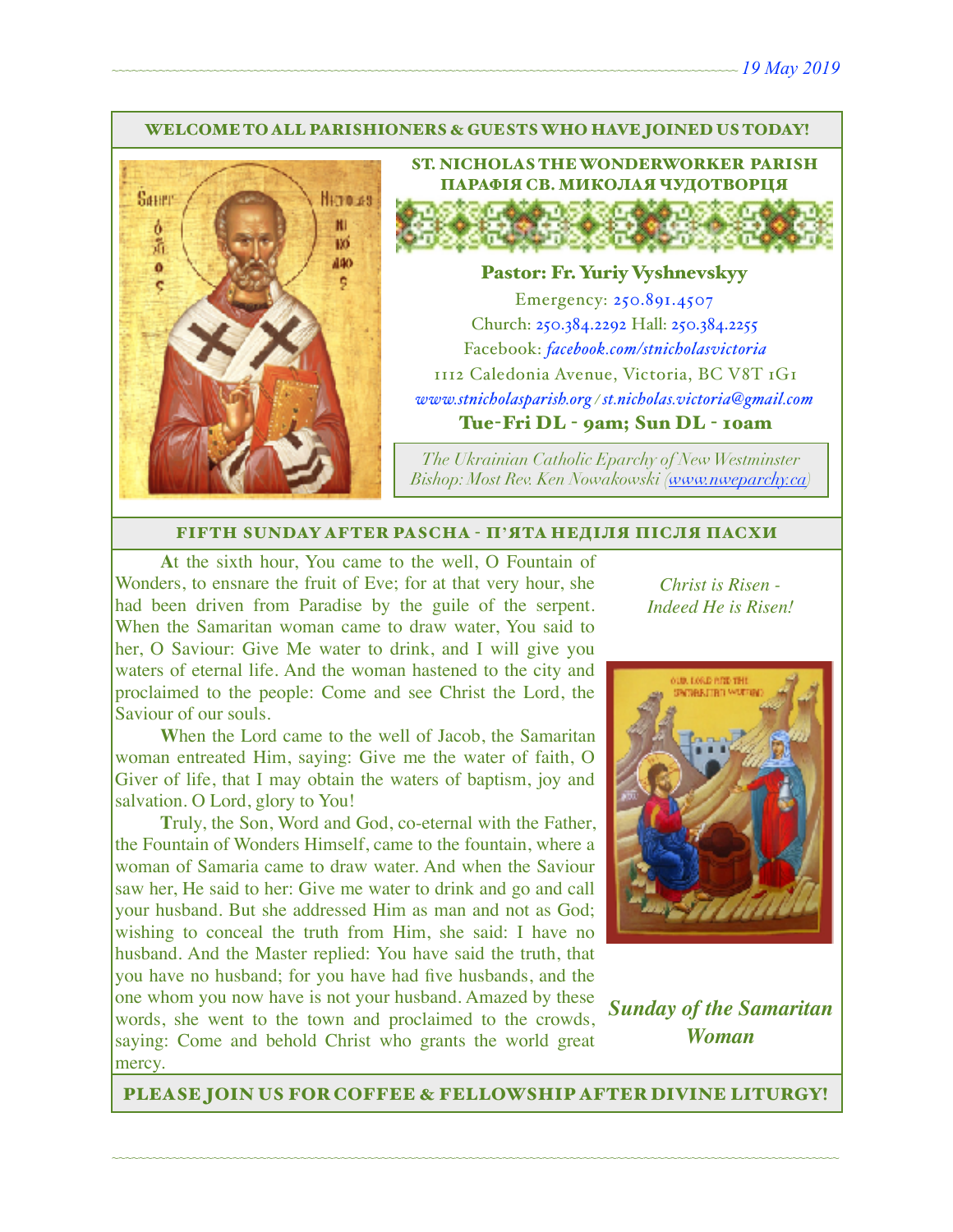| <b>SUNDAY HYMNS</b>                                                                                                                                                                                                                                                                                                                                                                                                                                                                                                                                                                                                                                                                                                                                                                                                                                                                                                                                                                                                                                                                                                                                                                          |                   |                                                                             |                  |                                               |                       |          |
|----------------------------------------------------------------------------------------------------------------------------------------------------------------------------------------------------------------------------------------------------------------------------------------------------------------------------------------------------------------------------------------------------------------------------------------------------------------------------------------------------------------------------------------------------------------------------------------------------------------------------------------------------------------------------------------------------------------------------------------------------------------------------------------------------------------------------------------------------------------------------------------------------------------------------------------------------------------------------------------------------------------------------------------------------------------------------------------------------------------------------------------------------------------------------------------------|-------------------|-----------------------------------------------------------------------------|------------------|-----------------------------------------------|-----------------------|----------|
| <b>OPENING HYMN</b>                                                                                                                                                                                                                                                                                                                                                                                                                                                                                                                                                                                                                                                                                                                                                                                                                                                                                                                                                                                                                                                                                                                                                                          |                   | Христос Воскрес! Під Небозвід / The Lord is Risen from the Dead pg. 198-199 |                  |                                               |                       |          |
| <b>COMMUNION HYMN</b>                                                                                                                                                                                                                                                                                                                                                                                                                                                                                                                                                                                                                                                                                                                                                                                                                                                                                                                                                                                                                                                                                                                                                                        |                   | Маріє Діво Благословенна/O Virgin Mary, Our Blessed Lady pg.346-347         |                  |                                               |                       |          |
| <b>CLOSING HYMN</b>                                                                                                                                                                                                                                                                                                                                                                                                                                                                                                                                                                                                                                                                                                                                                                                                                                                                                                                                                                                                                                                                                                                                                                          |                   | Христос Воскрес! Радість з Неба / Let All Profess pg. 200-202               |                  |                                               |                       |          |
| Please join us today in singing our Sunday hymns!                                                                                                                                                                                                                                                                                                                                                                                                                                                                                                                                                                                                                                                                                                                                                                                                                                                                                                                                                                                                                                                                                                                                            |                   |                                                                             |                  |                                               |                       |          |
| <b>SUNDAY &amp; DAILY SCHEDULE</b>                                                                                                                                                                                                                                                                                                                                                                                                                                                                                                                                                                                                                                                                                                                                                                                                                                                                                                                                                                                                                                                                                                                                                           |                   |                                                                             |                  |                                               |                       |          |
| SUNDAY, May 19                                                                                                                                                                                                                                                                                                                                                                                                                                                                                                                                                                                                                                                                                                                                                                                                                                                                                                                                                                                                                                                                                                                                                                               |                   | Divine Liturgy - for the Parishioners of St Nicholas Parish                 |                  |                                               |                       | 10:00 AM |
| MONDAY, May 20                                                                                                                                                                                                                                                                                                                                                                                                                                                                                                                                                                                                                                                                                                                                                                                                                                                                                                                                                                                                                                                                                                                                                                               |                   | <b>NO SERVICES</b>                                                          |                  |                                               |                       |          |
| TUESDAY, May 21                                                                                                                                                                                                                                                                                                                                                                                                                                                                                                                                                                                                                                                                                                                                                                                                                                                                                                                                                                                                                                                                                                                                                                              |                   | <b>NO SERVICES</b>                                                          |                  |                                               |                       |          |
| <b>WEDNESDAY, May 22</b>                                                                                                                                                                                                                                                                                                                                                                                                                                                                                                                                                                                                                                                                                                                                                                                                                                                                                                                                                                                                                                                                                                                                                                     |                   | Divine Liturgy of St. John Chrysostom                                       |                  |                                               |                       | 9:00 AM  |
| THURSDAY, May 23                                                                                                                                                                                                                                                                                                                                                                                                                                                                                                                                                                                                                                                                                                                                                                                                                                                                                                                                                                                                                                                                                                                                                                             |                   | Divine Liturgy of St. John Chrysostom                                       |                  |                                               |                       | 9:00 AM  |
| FRIDAY, May 24                                                                                                                                                                                                                                                                                                                                                                                                                                                                                                                                                                                                                                                                                                                                                                                                                                                                                                                                                                                                                                                                                                                                                                               |                   | Divine Liturgy of St. John Chrysostom                                       |                  |                                               |                       | 9:00 AM  |
| <b>SATURDAY, May 25</b>                                                                                                                                                                                                                                                                                                                                                                                                                                                                                                                                                                                                                                                                                                                                                                                                                                                                                                                                                                                                                                                                                                                                                                      |                   | <b>NO SERVICES</b>                                                          |                  |                                               |                       |          |
| SUNDAY, May 26                                                                                                                                                                                                                                                                                                                                                                                                                                                                                                                                                                                                                                                                                                                                                                                                                                                                                                                                                                                                                                                                                                                                                                               |                   | Divine Liturgy - for the Parishioners of St Nicholas Parish<br>10:00 AM     |                  |                                               |                       |          |
| Please Note: to request a Divine Liturgy for a special intention, please see Fr. Yuriy to arrange for it!                                                                                                                                                                                                                                                                                                                                                                                                                                                                                                                                                                                                                                                                                                                                                                                                                                                                                                                                                                                                                                                                                    |                   |                                                                             |                  |                                               |                       |          |
| <b>SUNDAY EPISTLE READERS</b>                                                                                                                                                                                                                                                                                                                                                                                                                                                                                                                                                                                                                                                                                                                                                                                                                                                                                                                                                                                                                                                                                                                                                                |                   |                                                                             |                  |                                               |                       |          |
| <b>DATE</b>                                                                                                                                                                                                                                                                                                                                                                                                                                                                                                                                                                                                                                                                                                                                                                                                                                                                                                                                                                                                                                                                                                                                                                                  | <b>READING</b>    |                                                                             | <b>UKRAINIAN</b> |                                               | <b>ENGLISH</b>        |          |
| SUNDAY, May 19                                                                                                                                                                                                                                                                                                                                                                                                                                                                                                                                                                                                                                                                                                                                                                                                                                                                                                                                                                                                                                                                                                                                                                               | Act. 11: 19-30    |                                                                             | Liliia Palyvoda  |                                               | <b>Robert Herchak</b> |          |
| SUNDAY, May 26                                                                                                                                                                                                                                                                                                                                                                                                                                                                                                                                                                                                                                                                                                                                                                                                                                                                                                                                                                                                                                                                                                                                                                               | Act. 16: 16-34    |                                                                             | Glikeria Iwanuck |                                               | <b>Bryan Melnyk</b>   |          |
| <b>SUNDAY, June 2</b>                                                                                                                                                                                                                                                                                                                                                                                                                                                                                                                                                                                                                                                                                                                                                                                                                                                                                                                                                                                                                                                                                                                                                                        | Act.2:16-18;28-36 |                                                                             | Motria Koropecky |                                               | Carol Chapman         |          |
| SUNDAY, June 9                                                                                                                                                                                                                                                                                                                                                                                                                                                                                                                                                                                                                                                                                                                                                                                                                                                                                                                                                                                                                                                                                                                                                                               |                   | Act. 2: 1-11                                                                | Yuliya Pelekhata |                                               | Peter Iwanuck         |          |
| Thank you, Epistle readers, for your service in proclaiming God's Word!                                                                                                                                                                                                                                                                                                                                                                                                                                                                                                                                                                                                                                                                                                                                                                                                                                                                                                                                                                                                                                                                                                                      |                   |                                                                             |                  |                                               |                       |          |
| <b>2019 PARISH COUNCIL EXECUTIVE</b>                                                                                                                                                                                                                                                                                                                                                                                                                                                                                                                                                                                                                                                                                                                                                                                                                                                                                                                                                                                                                                                                                                                                                         |                   |                                                                             |                  | <b>PASTORAL MINISTRY &amp; HOLY MYSTERIES</b> |                       |          |
| VICE-CHAIRPERSONRichard DeMerchant - 250.893.3484<br>BAPTISMSby appointment  <br>SECRETARYLuba Kucharyshyn - 780.476.4260<br>MARRIAGESsix months notice should<br>be given to the parish priest, and he should be<br>FINANCIAL SECRETARYDavid Newberry - 250.598.8197<br>contacted before any other arrangements are made<br>FUNDRAISING/HALL RENTALRobert Herchak - 250.386.7872<br>FUNERALSby appointment<br>LITURGICAL COMMITTEEMotria Koropecky - 250.658.3051<br>MEMBER AT LARGEWayne Saunders - 780.710.2027<br><b>Bequests &amp; Wills:</b> Leaving a bequeath is a process of giving a donation through your will. It is<br>simply a distribution from your estate to a charitable organization through your last will and testament. It<br>can be as small or as large a donation as you wish. It is important that you talk to your lawyer about the<br>process. In your kindness please remember St Nicholas the Wonderworker Ukrainian Catholic Church in<br>your bequeath and will. If anyone wishes to make such a bequeath in their will, the following clause may<br>be included or added to a will: "I give, devise, and bequeath to St Nicholas the Wonderworker Ukrainian |                   |                                                                             |                  |                                               |                       |          |
| Catholic Parish - 1112 Caledonia Avenue, Victoria BC, V8T 1G1, the sum of \$<br>$($ or<br>$%$ of my<br>estate), to be used for the benefit of the parish and it's pastoral activities."                                                                                                                                                                                                                                                                                                                                                                                                                                                                                                                                                                                                                                                                                                                                                                                                                                                                                                                                                                                                      |                   |                                                                             |                  |                                               |                       |          |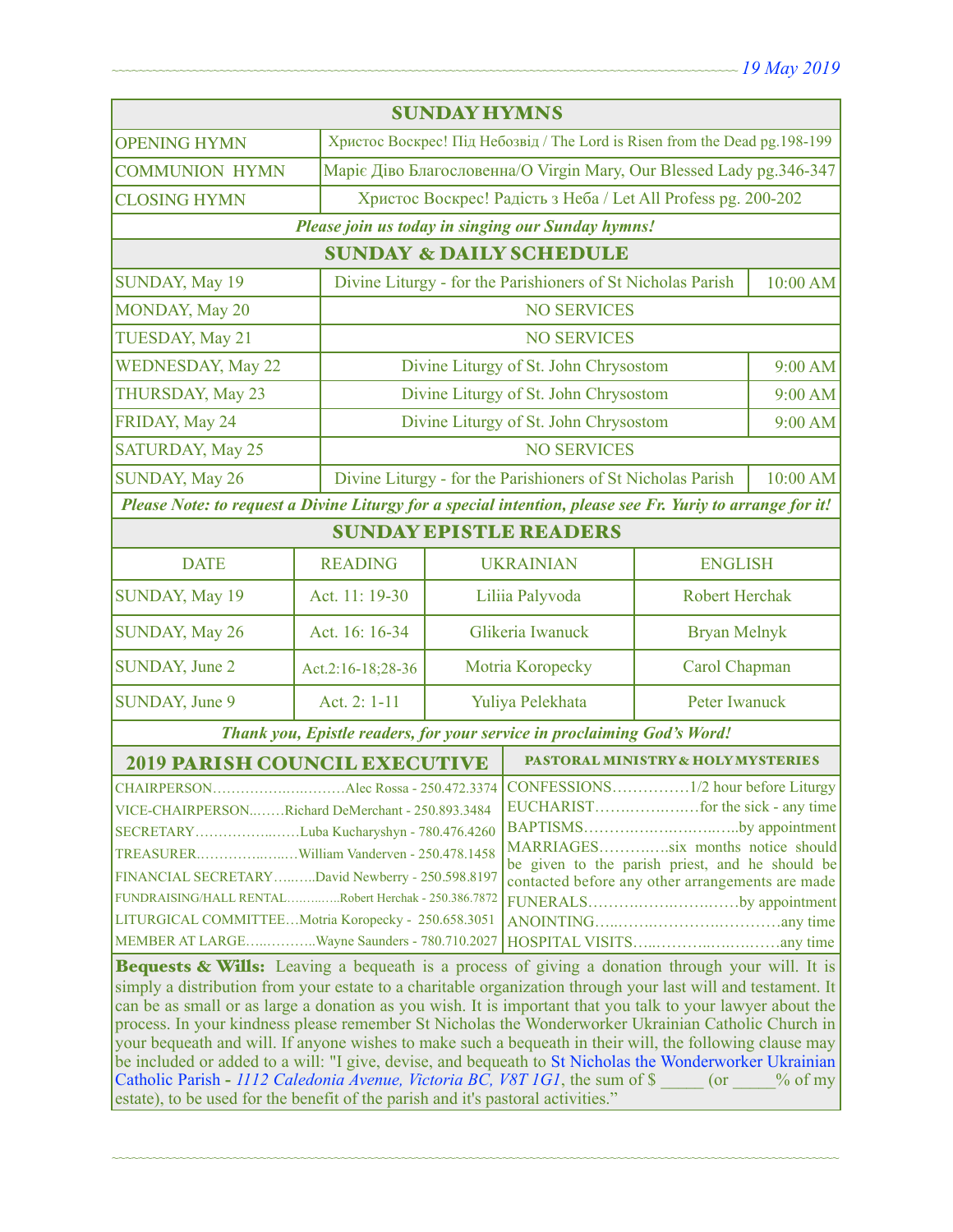### **Vibrant Parish Prayer**

**O** God, Creator of Heaven and Earth! Because of your indescribable love for us, you sent your Only-Begotten Son, Our Lord and Saviour, Jesus Christ - The Way, The Truth, and The Life and our Salvation. In His name, we turn to You. Strengthen our hearts and minds in Christian love and in unity of purpose as we strive to build a Vibrant Parish. Give us the grace to model our lives according to the Word of God. Instill in us the desire to pray and to celebrate the Holy Mysteries as one Christian Family in our Parish Community. Inspire us to follow Your great command to be a servant to the less fortunate among us! Grant this, O Lord, through the mercies and love for mankind of Your Only-Begotten Son with whom You are blessed, together with Your All-Holy, Good and Life-Giving Spirit, now and forever and ever. Amen!



## **St. Nicholas Parish**

**A Place To Encounter The Living Christ** Through the word, the Holy Mysteries & Prayer, Serving One's Neighbor, Leadership Fostering & Serving Unity and Missionary Spirit (His Beatitude Sviatoslav)



### **Молитва Живої Парафії**

**Г**осподи Ісусе Христе, Пастирю Добрий, як колись Ти пригорнув заблуканих овечок, щоб вони пізнали Твій голос і були Твоїм стадом, так і сьогодні глянь ласкаво з небесних висот на нашу парафію та зішли на неї Твого Святого Духа, щоб вона була місцем пізнання радості Доброї Новини. Скріплюй нас Твоєю присутністю та єднай нас кожночасно в молитві. Даруй нам духа служіння ближньому, щоб у нашій парафії кожний міг зустріти Тебе, милостивого Бога. Благослови наш духовний провід Твоєю мудрістю і дай, щоб ніхто з нас не шкодував ні часу, ні талантів, ні матеріальних дібр для розбудови Твого царства. Єднай нас у мирі та злагоді, щоб ми були Твоєю спільнотою любові. Всели в нас місійного духа, щоб ми стали тим світилом євангельського слова, молитви і добрих діл, що кличе кожного до участі в Божественному житті, щоб славилося, Спасе, Твоє Ім'я з безначальним Твоїм Отцем та пресвятим, благим і животворящим Твоїм Духом нині, і повсякчас, і на віки віків. Амінь.

# DIVINE LITURGY PROPERS

*The Divine Liturgy of our Father among the Saints John Chrysostom An Anthology for Worship: Liturgy - pg. 270-318; propers - pg. 341, 535* 

**Troparion, Tone 4:** When the disciples of the Lord learned from the angel\* the glorious news of the resurrection\* and cast off the ancestral condemnation,\* they proudly told the apostles:\* "Death has been plundered!\* Christ our God is risen,\* granting to the world great mercy."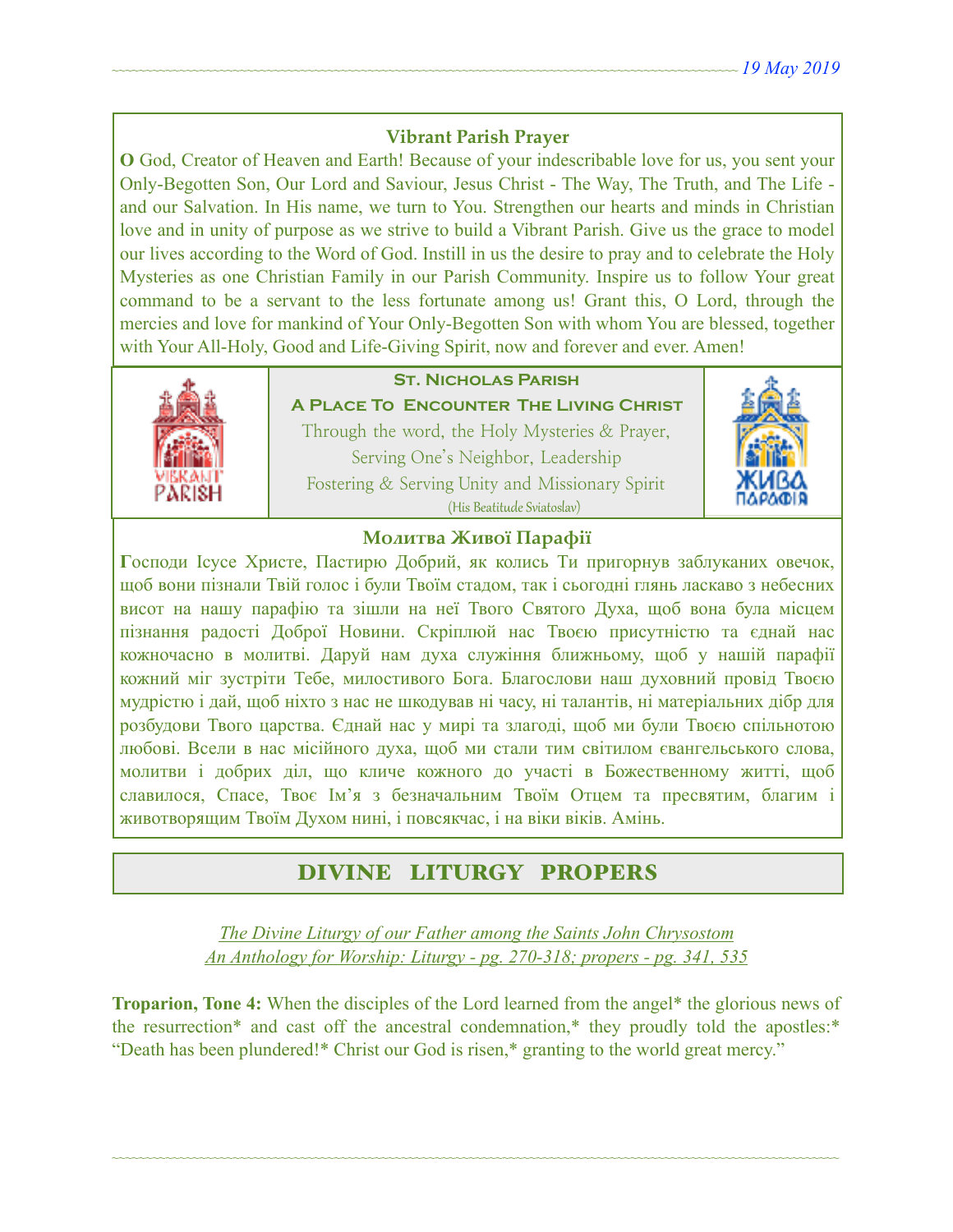**Troparion, Tone 8:** At the mid-point of the Feast, O Saviour,\* water my thirsty soul with streams of true godliness;\* for You cried out to all: Let any who thirst, come to Me and drink.\* O Source of Life, Christ our God, glory to You!

**Glory: Kontakion, Tone 8:** Drawn to the well by faith,\* the Samaritan woman beheld You, the Water of Wisdom,<sup>\*</sup> and drinking abundantly of You,<sup>\*</sup> she inherited the heavenly Kingdom for ever,\* becoming everlastingly glorious.

**Now: Kontakion, Tone 4:** At the mid-point of the Feast according to the Law,\* Maker of all things and Master,\* You said to those present, O Christ God:\* Come, and draw the water of immortality.\* And so we fall before You crying out with faith: Grant us Your mercies , for You are the source of our life.

**Prokeimenon, Tone 3:** Sing to our God, sing; sing to our King, sing. *Verse:* Clap your hands, all you nations; shout unto God with the voice of joy.

**Epistle - Acts 11:19-26; 29-30 - A reading from the Acts of the Apostles:** In those days the apostles who were scattered because of the persecution that took place over Stephen travelled as far as Phoenicia, Cyprus, and Antioch, and they spoke the word to no one except Jews. But among them were some men of Cyprus and Cyrene who, on coming to Antioch, spoke to the Hellenists also, proclaiming the Lord Jesus. The hand of the Lord was with them, and a great number became believers and turned to the Lord. News of this came to the ears of the church in Jerusalem, and they sent Barnabas to Antioch. When he came and saw the grace of God, he rejoiced, and he exhorted them all to remain faithful to the Lord with steadfast devotion; for he was a good man, full of the Holy Spirit and of faith. And a great many people were brought to the Lord. Then Barnabas went to Tarsus to look for Saul, and when he had found him, he brought him to Antioch. So it was that for an entire year they associated with the church and taught a great many people, and it was in Antioch that the disciples were first called 'Christians'. The disciples determined that according to their ability, each would send relief to the believers living in Judea; this they did, sending it to the elders by Barnabas and Saul.

**Alleluia, Tone 4:** *Verse:* Poise yourself and advance in triumph and reign in the cause of truth, and meekness, and justice. *Verse:* You have loved justice and hated iniquity.

**Gospel - John 4:5-42 -** At that time Jesus came to a town of Samaria called Sychar, near the plot of land that Jacob had given to his son Joseph. Jacob's well was there. Jesus, tired from his journey, sat down there at the well. It was about noon. A woman of Samaria came to draw water. Jesus said to her, "Give me a drink." His disciples had gone into the town to buy food. The Samaritan woman said to him, "How can you, a Jew, ask me, a Samaritan woman, for a drink?" (For Jews use nothing in common with Samaritans.) Jesus answered and said to her, "If you knew the gift of God and who is saying to you, 'Give me a drink,' you would have asked him and he would have given you living water." (The woman) said to him, "Sir, you do not even have a bucket and the cistern is deep; where then can you get this living water? Are you greater than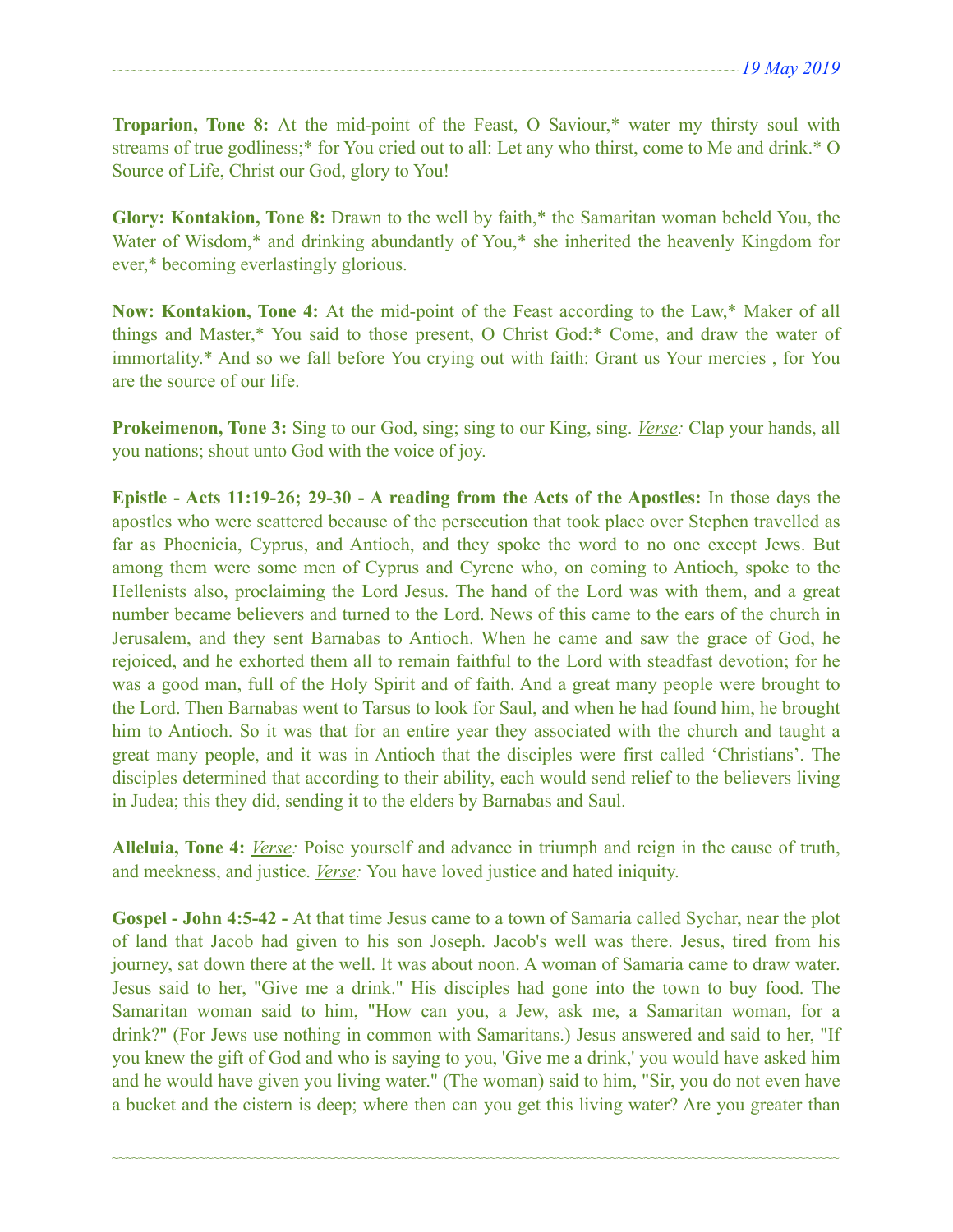our father Jacob, who gave us this cistern and drank from it himself with his children and his flocks?" Jesus answered and said to her, "Everyone who drinks this water will be thirsty again; but whoever drinks the water I shall give will never thirst; the water I shall give will become in him a spring of water welling up to eternal life." The woman said to him, "Sir, give me this water, so that I may not be thirsty or have to keep coming here to draw water." Jesus said to her, "Go call your husband and come back." The woman answered and said to him, "I do not have a husband." Jesus answered her, "You are right in saying, 'I do not have a husband.' For you have had five husbands, and the one you have now is not your husband. What you have said is true." The woman said to him, "Sir, I can see that you are a prophet. Our ancestors worshiped on this mountain; but you people say that the place to worship is in Jerusalem." Jesus said to her, "Believe me, woman, the hour is coming when you will worship the Father neither on this mountain nor in Jerusalem. You people worship what you do not understand; we worship what we understand, because salvation is from the Jews. But the hour is coming, and is now here, when true worshipers will worship the Father in Spirit and truth; and indeed the Father seeks such people to worship him. God is Spirit, and those who worship him must worship in Spirit and truth." The woman said to him, "I know that the Messiah is coming, the one called the Anointed; when he comes, he will tell us everything." Jesus said to her, "I am he, the one who is speaking with you." At that moment his disciples returned, and were amazed that he was talking with a woman, but still no one said, "What are you looking for?" or "Why are you talking with her?" The woman left her water jar and went into the town and said to the people, "Come see a man who told me everything I have done. Could he possibly be the Messiah?" They went out of the town and came to him. Meanwhile, the disciples urged him, "Rabbi, eat." But he said to them, "I have food to eat of which you do not know." So the disciples said to one another, "Could someone have brought him something to eat?" Jesus said to them, "My food is to do the will of the one who sent me and to finish his work. Do you not say, 'In four months the harvest will be here'? I tell you, look up and see the fields ripe for the harvest. The reaper is already receiving his payment and gathering crops for eternal life, so that the sower and reaper can rejoice together. For here the saying is verified that 'One sows and another reaps.' I sent you to reap what you have not worked for; others have done the work, and you are sharing the fruits of their work." Many of the Samaritans of that town began to believe in him because of the word of the woman who testified, "He told me everything I have done." When the Samaritans came to him, they invited him to stay with them; and he stayed there two days. Many more began to believe in him because of his word, and they said to the woman, "We no longer believe because of your word; for we have heard for ourselves, and we know that this is truly the saviour of the world."

*Instead of* **"It is truly..."** *we sing:* Virginity is alien to mothers and childbearing is foreign to virgins; yet in you, O Mother of God, both of them came together. Therefore we and all the nations of the earth without ceasing magnify you.

**Communion Hymn:** Receive the Body of Christ;\* taste the fountain of immortality.\* Praise the Lord from the heavens; praise Him in the highest.\* Alleluia, alleluia,\* alleluia.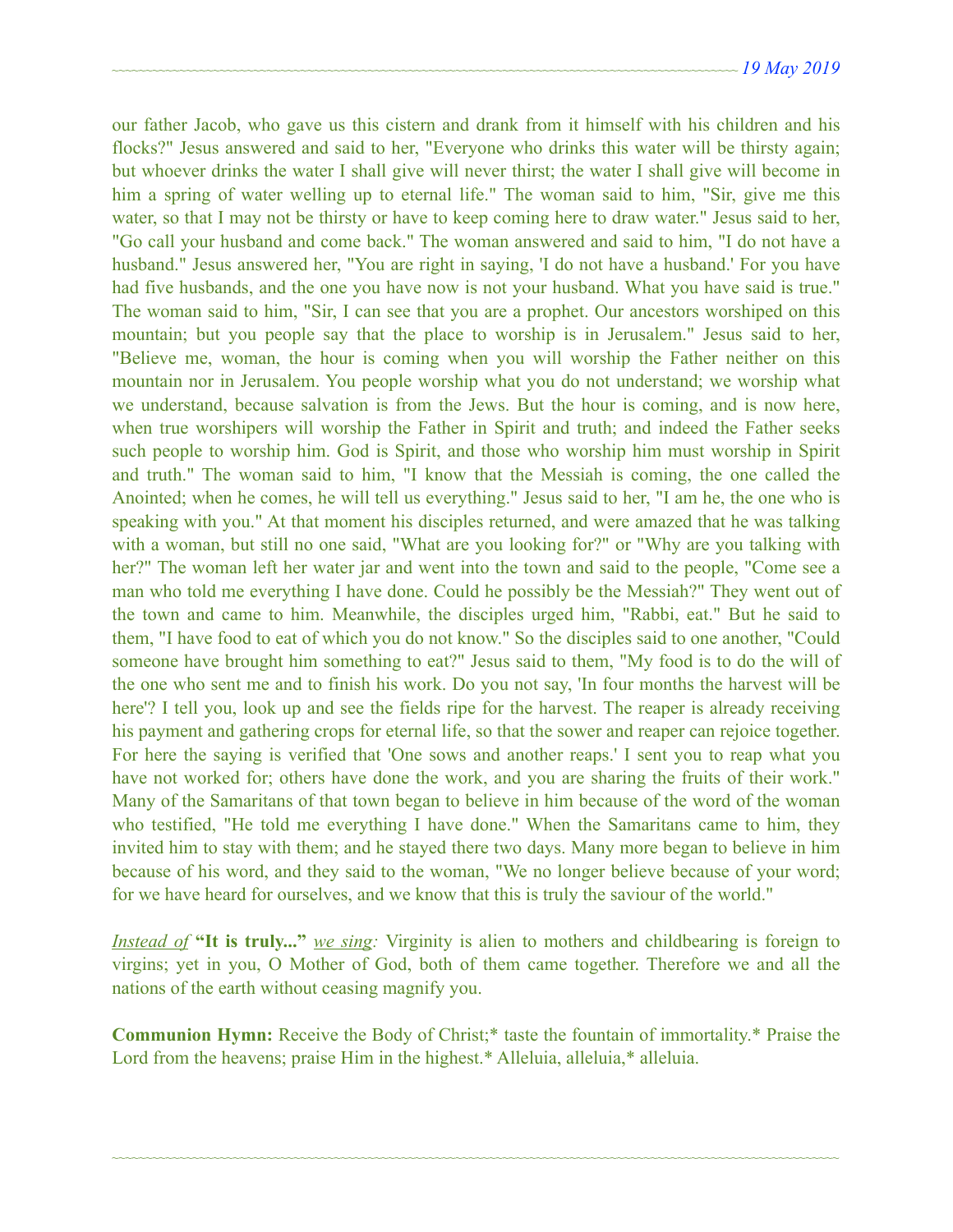*Instead of* **"Blessed is He"** *we sing:* Christ is risen from the dead, trampling death by death, and to those in the tombs giving life *(1x)*.

*Instead of* **"We have seen the true light"** *we sing:* Christ is risen from the dead, trampling death by death, and to those in the tombs giving life *(1x)*.

*Instead of* "Let our mouths be filled" *we sing*: Christ is risen from the dead, trampling death by death, and to those in the tombs giving life *(3x)*.

*Instead of* **"Blessed be the name of the Lord"** *we sing:* Christ is risen from the dead, trampling death by death, and to those in the tombs giving life *(3x)*.

*At the end of the Liturgy we sing:* Christ is risen from the dead, trampling death by death, and to those in the tombs giving life *(3x).* 

And to us he has granted life eternal;<sup>\*</sup> we bow down before his resurrection on the third day.

**Prayer After Holy Communion:** Having been made worthy to partake in a mystical way of Your immaculate Body and precious Blood, O Christ our God, I acclaim and bless, worship and glorify You, and proclaim the greatness of Your saving acts, now and for ever and ever. Amen. *(more Prayers After Holy Communion on pg. 324-326 in the Anthology book).* 

## **<>|<>|<>**

**Тропар, глас 4:** Світлу про воскресіння розповідь від ангела почувши\* і від прадідного засуду звільнившись,\* Господні учениці, радіючи, казали апостолам:\* Здолано смерть, воскрес Христос Бог,\* що дає світові велику милість.

**Тропар, глас 8:** В переполовення празника спраглу душу мою благочестя напій водами, до всіх бо, Спасе, закликав ти: Спраглий нехай гряде до мене і нехай п'є. Джерело життя нашого, Христе Боже, слава тобі.

**Слава: Кондак, глас 8:** 3 вірою прийшовши на кладязь, самарянка виділа тебе – премудрости воду, якої напившись обильно, царство вишнє унаслідувала повік приснославна.

**І нині: Кондак, глас 4:** В переполовення законного празника, всіх Творче і Владико, до предстоящих глаголав ти, Христе Боже: Прийдіть і зачерпніть воду безсмертя. Тому до тебе припадаємо і вірно кличемо: Щедроти твої даруй нам, бо ти є джерело життя нашого.

**Прокімен, глас 3:** Співайте Богові нашому, співайте; співайте цареві нашому, співайте. *Стих:* Всі народи, заплещіте руками, воскликніть Богові голосом радости.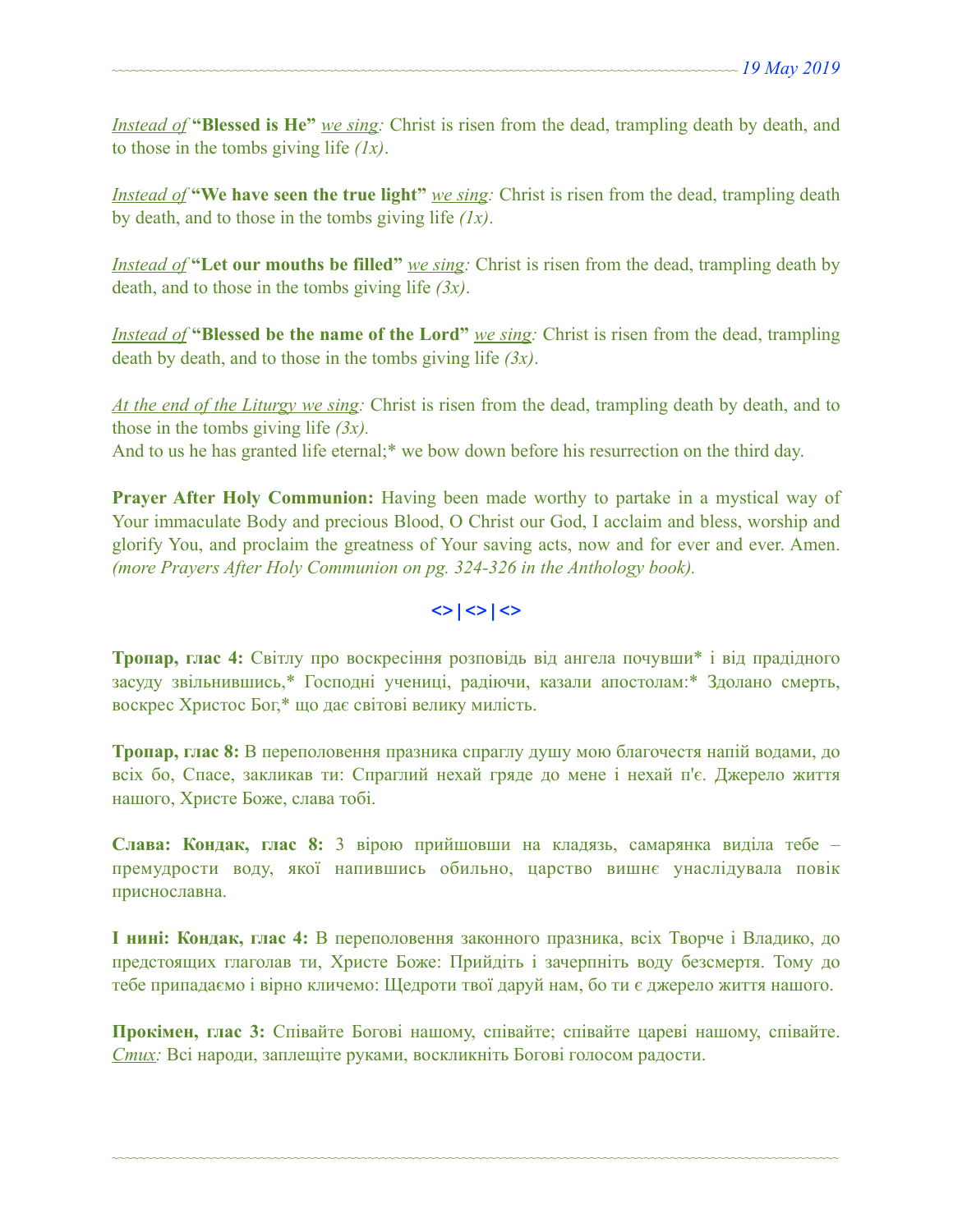**Апостол - Дія. 11:19-26; 29-30 - З книги Діянь Святих Апостолів читання:** Тими днями апостоли, що були розсипалися через гоніння з приводу Стефана, досягли аж до Фінікії, Кіпру та й Антіохії, нікому не проповідуючи слова, крім юдеїв. Були ж між ними деякі мужі з Кіпру та з Кирени, які прийшли в Антіохію та промовляли й до греків, благовіствуючи їм Господа Ісуса. Рука Господня була з ними, і велике число було тих, що увірували й навернулись до Господа. Чутка про це дійшла до вух Церкви, що в Єрусалимі, і вони вислали Варнаву в Антіохію. Коли він прийшов і побачив ласку Божу, зрадів і підбадьорив усіх триматися Господа рішучим серцем, бо він був чоловік добрий, повний Святого Духа та віри. І пристало багато людей до Господа. Тоді (Варнава) вирушив у Тарс розшукати Савла і, знайшовши, привів його в Антіохію. Вони збирались цілий рік у церкві й силу людей навчали. В Антіохії вперше учнів називано християнами. Тож учні, кожний з них по спромозі, ухвалили послати братам, що жили в і Юдеї, допомогу; що й зробили, пославши її старшим через руки Варнави і Савла.

**Алилуя, глас 4:** *Стих:* Натягни лук і успівай, і царюй, істини ради і лагідности, і справедливости. *Стих:* Возлюбив ти правду і возненавидів ти беззаконня.

**Євангеліє - Іван 4:5-42 -** У той час прибув Ісус до одного міста в Самарії, яке називається Сихар, неподалеку поля, наданого Яковом синові своєму Йосифові. Там і криниця Яковова була. Натомився з дороги Ісус, тож і присів біля криниці; було ж під шосту годину. Надходить же жінка з Самарії води взяти. Ісус до неї каже: «Дай мені напитися.» Учні ж його пішли були до міста харчів купити. Отож каже до нього жінка самарянка: «Юдей єси, а просиш напитися в мене, жінки самарянки?» Не мають бо зносин юдеї з самарянами. Ісус у відповідь сказав до неї: «Була б ти відала про дар Божий, і хто той, що каже тобі: Дай мені напитися, то попросила б сама в нього, а він дав би тобі води живої.» Мовить до нього жінка: «Ти й зачерпнути не маєш чим, пане, а й криниця глибока, – то звідкіля б у тебе вода жива? Чи більший ти за батька нашого Якова, що дав нам криницю оцю, і сам пив з неї, а й сини його ще й товар його?» А Ісус їй у відповідь: «Кожен, хто оту воду п'є, знову захоче пити. Той же, хто нап'ється води, якої дам йому я, – не матиме спраги повіки. Вода бо, що дам йому я, стане в ньому джерелом такої води, яка струмує в життя вічне.» Говорить до нього жінка: «То дай мені, пане, тієї води, щоб не мала я більше вже спраги та й не ходила сюди черпати.» «Піди ж, – мовить до неї, – позви чоловіка свого та й повертайся сюди.» Озвалася жінка та й каже йому: «Нема в мене чоловіка.» «Добре єси мовила – відрік їй, – Не маю чоловіка! П'ятьох бо мала єси чоловіків, та й той, що тепер у тебе, – не чоловік він тобі. Правду мовила єси. А жінка й каже до нього: «Бачу, пане, – пророк ти. Батьки наші на оцій горі поклонялися, ви ж говорите – в Єрусалимі, мовляв, місце, де поклонятися треба.» Ісус до неї: «Повір мені, жінко, – час надходить, коли ані на оцій горі, ані в Єрусалимі будете ви поклонятись Отцеві. Поклоняєтесь ви, не знавши кому. А ми поклоняємося, знавши кому. Від юдеїв бо й спасіння. Та надійде час, – ба, вже й тепер він, – що справжні поклонники Отцеві кланятимуться у дусі й правді. А таких поклонників і шукає собі Отець. Бог – Дух. Ті, що йому поклоняються, повинні у дусі й правді поклонятися.» Жінка й каже до нього: «Відаю, що має прийти Месія, чи то Христос. А прийде, то все і звістить нам.» А Ісус їй: «То я, що говорю з тобою.» Тоді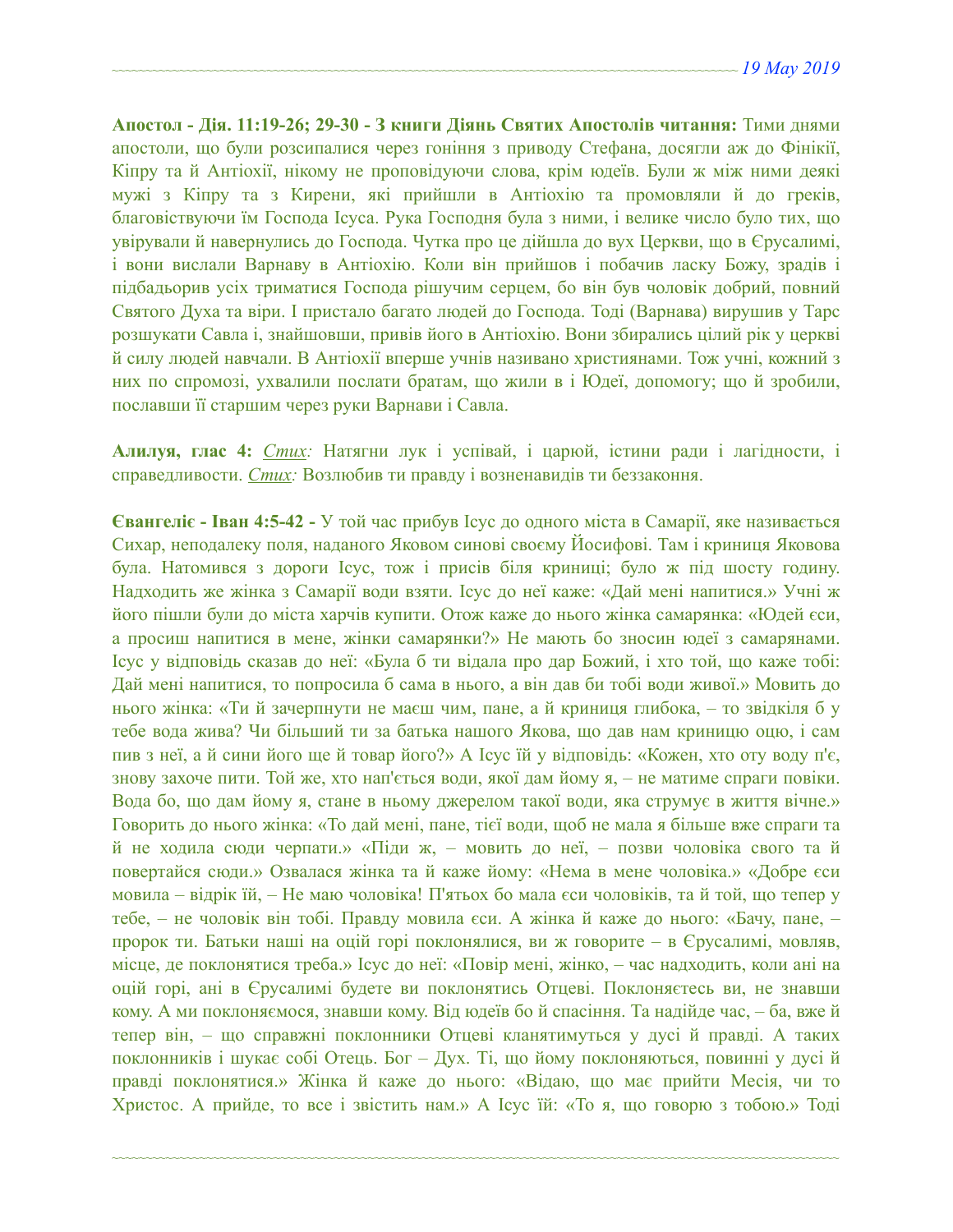надійшли його учні і дивувалися, що розмовляє він з жінкою. Не спитав, однак, ані один: «Чого хочеш від неї, або: Чому розмовляєш із нею.» Жінка ж покинула свій глечик, побігла в місто та й каже людям: «Ідіть но і подивіться на чоловіка, що сказав мені все, що я робила. Чи, бува, не Христос він?» І вийшли з міста й подалися до нього. А учні тим часом заходилися просити його, кажучи: «Їж лишень, Учителю.» Він же їм: «Їстиму я їжу, незнану вам.» Учні тоді заговорили один до одного: «Може хтось йому приніс їсти?» «Їжа моя, – каже до них Ісус, – волю чинити того, хто послав мене, і діло його вивершити. Чи ви ж не кажете: «Ще чотири місяці, і жнива настануть. А я вам кажу: Підведіть очі ваші та й погляньте на ниви, – вони вже для жнив доспіли. Вже і жнець бере свою нагороду, плоди збирає для життя вічного, – щоб сіяч із женцем укупі раділи. Правильна й приказка до цього: Один сіє, а жне хтось інакший. Послав же і я вас те жати, коло чого ви не трудилися. Інші трудилися, ви ж у їхню працю вступили.» Численні ж самаряни з того міста увірували в нього з-за слів жінки, яка посвідчила: «Сказав мені все, що я робила». Тож коли прийшли до нього самаряни, то просили, щоб лишився в них. Він і лишився на два дні там. Та й багато більше увірували з-за його слова. Жінці ж вони сказали: «Віруємо не з-за самого твого оповідання – самі бо чули й знаємо, що направду він – світу Спаситель.»

*Замість* **"Достойно..."** *ми співаємо:* Чуже матерям дівство і чудне дівам дітородження. На тобі, Богородице, обоє довершилося. Тому тебе ми, всі племена землі, безустанно величаємо.

**Причасний:** Тіло Христове прийміть,\* джерела безсмертного споживіть. Хваліте Господа з небес,\* хваліте Його на висотах. Алилуя, aлилуя, aлилуя!

*Замість* "Благословен, хто йде в ім'я Господнє" *співаємо:* Христос воскрес із мертвих, смертю смерть подолав, і тим, що в гробах, життя дарував *(1x)*.

*Замість* **"Ми бачили світло істинне"** *співаємо:* Христос воскрес із мертвих, смертю смерть подолав, і тим, що в гробах, життя дарував *(1x)*.

*Замість* **"Нехай сповняться"** *співаємо:* Христос воскрес із мертвих, смертю смерть подолав, і тим, що в гробах, життя дарував *(3x)*.

*Замість* **"Будь ім'я Господнє"** *співаємо:* Христос воскрес із мертвих, смертю смерть подолав, і тим, що в гробах, життя дарував *(3x)*.

*Наприкінці Літургії співаємо:* Христос воскрес із мертвих, смертю смерть подолав, і тим, що в гробах, життя дарував *(3x).*

І нам дарував життя вічне, поклоняємось його триденному Воскресенню.

**Молитва По Святім Причастю:** Таїнственно удостоївшись бути причасником Твого пречистого тіла і чесної крови, Христе Боже, оспівую і благословлю, поклоняюся, і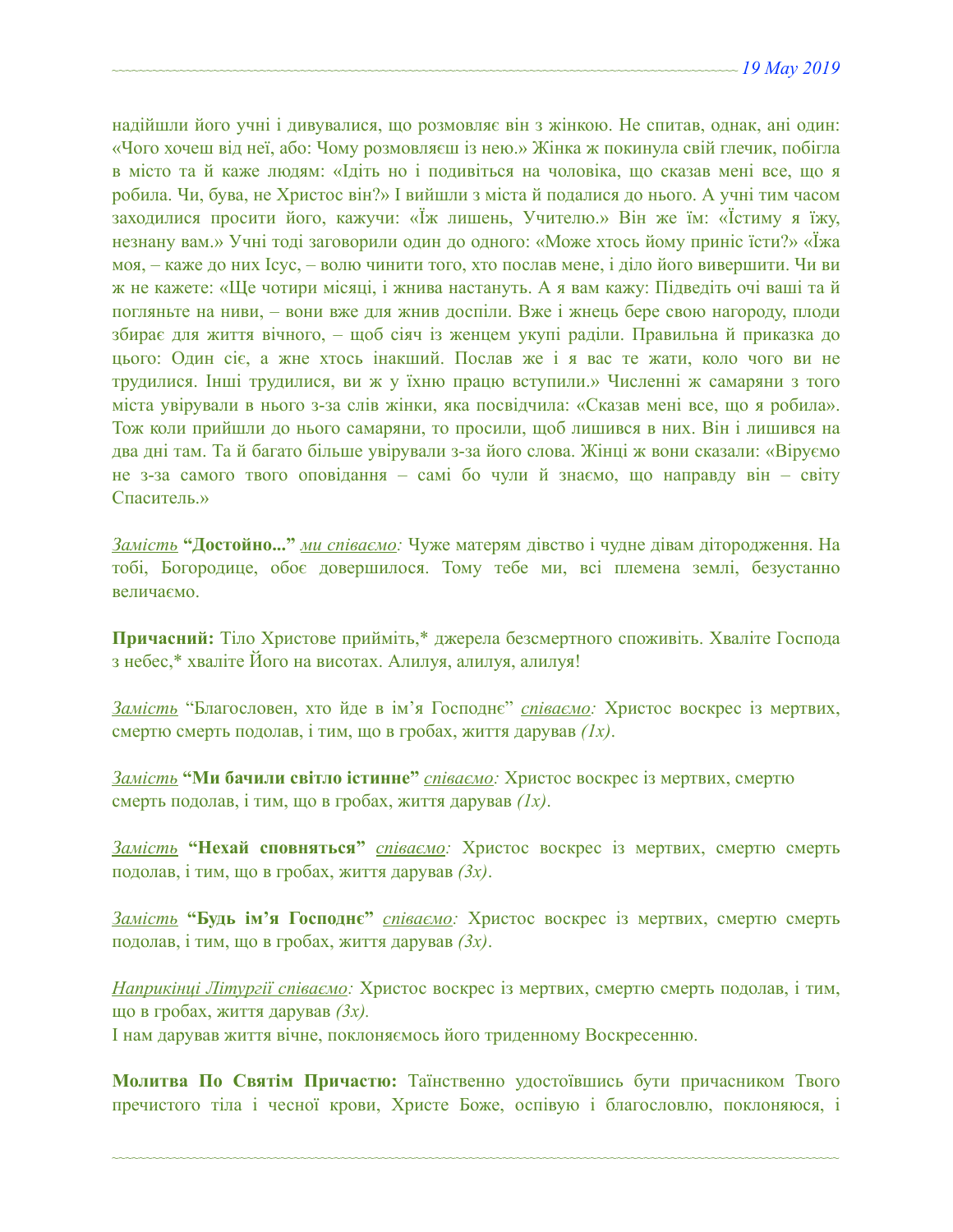славлю, і величаю спасіння Твої, Господи, нині і повсякчас, і на віки вічні. Амінь. *(більше Молитов По Святім Причастю на ст. 80-87 в маленькій книжечці "Божественна Літургія")*.

## ANNOUNCEMENTS

✦**HAPPY BIRTHDAY** to BISHOP KEN, CHRISTINA VYSHNEVSKA and all those who celebrated their birthdays this past week. May the Lord Our God continue to bless you abundantly and the Holy Mother of God protects you at all times. Христос Воскрес!

✦**AXIOS! AXIOS! AXIOS! -** St. Nicholas Parish would like to congratulate FR. ANDRIY MALYSH on the occasion of his priestly ordination that took place last Thursday, May 16 in Lviv, Ukraine. May the blessings of the Lord be upon you as you follow in His way. May you find joy and peace as He inspires you each day. Христос Воскрес!

✦**VYSHYVANKA DAY CELEBRATION:** Ukrainian Cultural Centre and "Kalina" choir would like to invite you to Vyshyvanka Day (Embroidered shirt Day)  $(a)$  3 pm at the Beckwith Park on Monday, May 20. We will have potluck and desserts; BBQ - for suggested donation of \$5.00. Wear your vyshyvanka embroidered shirt, bring your family and friends to enjoy Ukrainian music! In case of bad weather please join us at the Ukrainian Cultural Centre, 3277 Douglas St.

✦**KNEELING DURING EASTER SEASON** – a reminder that traditionally from Easter Sunday until Pentecost we do not kneel during the Divine Liturgy. As a sign of our redemption and final resurrection, we offer our prayers to God while standing.

✦**PRAYER REQUEST:** Please keep in your prayers GORD HRYHORYSHEN and other members of our parish, our family and friends who are ailing, in hospitals, nursing homes and those who are not able to join actively in their community.

✦**ST. NICHOLAS BOOK STORE:** The Divine Liturgy An Anthology of Worship - **\$25**; "Christ Our Pascha" Catechism of the Ukrainian Catholic Church/"Христос Наша Пасха" Катехизм Української Католицької Церкви - **\$25**; "Sing to Our God" hymn book - **\$15**; Молитовник "Прийдіте Поклонімся" - **\$10;** "The Rosary - The Prayer Rule of the Mother of God in the Ukrainian Catholic Church" - **\$10.** 

✦**PARISH CALENDAR OF BIRTHDAYS & ANNIVERSARIES:** If you would like to be included in our Parish Calendar of Birthday and Anniversary celebrations, please put date in our calendar located at the church vestibule. Each week, we will list the names in our parish bulletin so we can celebrate these happy occasions together!<sup> $\mathbf{r}$ </sup>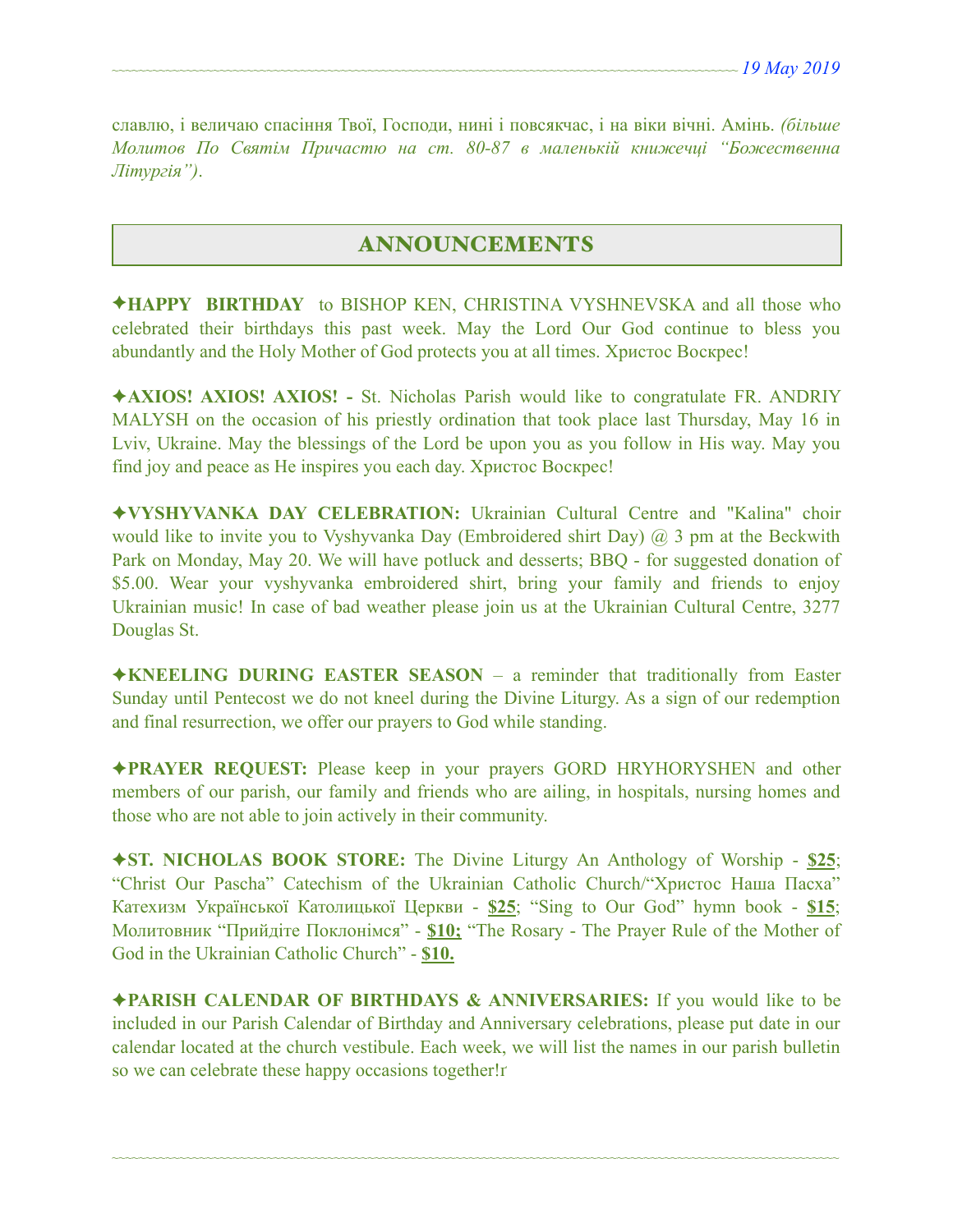✦**JOIN OUR CHOIR:** Do you enjoy singing? Please consider joining our St Nicholas Parish Choir and remember that we ALWAYS looking for new members! Contact Motria Koropecky for details at 250.658.3051.

✦**CATECHISM ANNOUNCEMENT:** "*And they were bringing to Him also the infants, in order that He may be touching them; but after the disciples saw it, they rebuked them. But Jesus called them to Himself and said, Let alone the little children to come to Me, and cease hindering them; for of such is the kingdom of God*." We are happy to welcome all children to our St. Nicholas The Wonderworker catechism program. Weekly classes are scheduled Sunday morning during Divine Liturgy. We want your children to learn more about their Catholic faith, sacred scripture, feast days, and religious practices and customs of the Ukrainian Catholic church. If you have any questions, please do not hesitate to contact Marian Chalifoux at 250.507.1005.

✦**THRIFTY'S PRE-PAID FOOD CARDS -** We all have to buy groceries. Why not have 6% of it returned back to the church at no extra charge! Cards are available in \$100, \$200, and \$500 denominations. Talk to Alec after today's liturgy to pre- order your cards. We need to sell A LOT of them! We encourage you to consider purchasing them for yourselves as gifts too.

✦**BE A STEWARD:** Have you ever wondered what more can you do to help our parish? Here are some suggestions: **Steward** of property security; **Steward** of grounds cleaning; **Steward** of cleaning church; **Steward** of church linen; **Steward** of outreach; **Steward** of caring; **Steward** of prayer; **Steward** of service. Quite often, our homebound or senior members, once active in their younger years, want to find purpose in their senior years. It's not only about doing but about "BEING" present to others. Contact Fr. Yuriy **OR** Darlene DeMerchant for more information. You will be amazed how "BEING" can make a difference.

✦**PARISH LIBRARY:** please visit our parish library and browse through the books on spirituality, church history, iconography, history of the Ukrainians in Canada, children's books and more… The library is located in the church vestibule. Please use a library book sign out form when borrowing a book.

✦**SUNDAY COFFEE VOLUNTEERS** act as hosts and serve light refreshments following the Sunday morning Divine Liturgy, providing an opportunity for the faithful to socialize with friends and visitors following their shared worship experience. We thank all of our parishioners who kind volunteer to serve refreshments. Whether you are new to the Parish, or are a long-time members, please join us for coffee. Please speak with Robert if you would like to volunteer.

✦**WE SHARE THE AIR:** Please keep it healthy and fragrant free. Someone in this area is scent-sitive. The chemicals used in scented products can make some people sick, especially those with fragrance sensitivities, asthma, allergies and other respiratory ailments. PLEASE DO NOT \*wear perfume, cologne, lotion, aftershave and other fragrances; \*USE unscented personal care products. Be Sensitive to Others. Thank you for your understanding. *St. Nicholas parish.*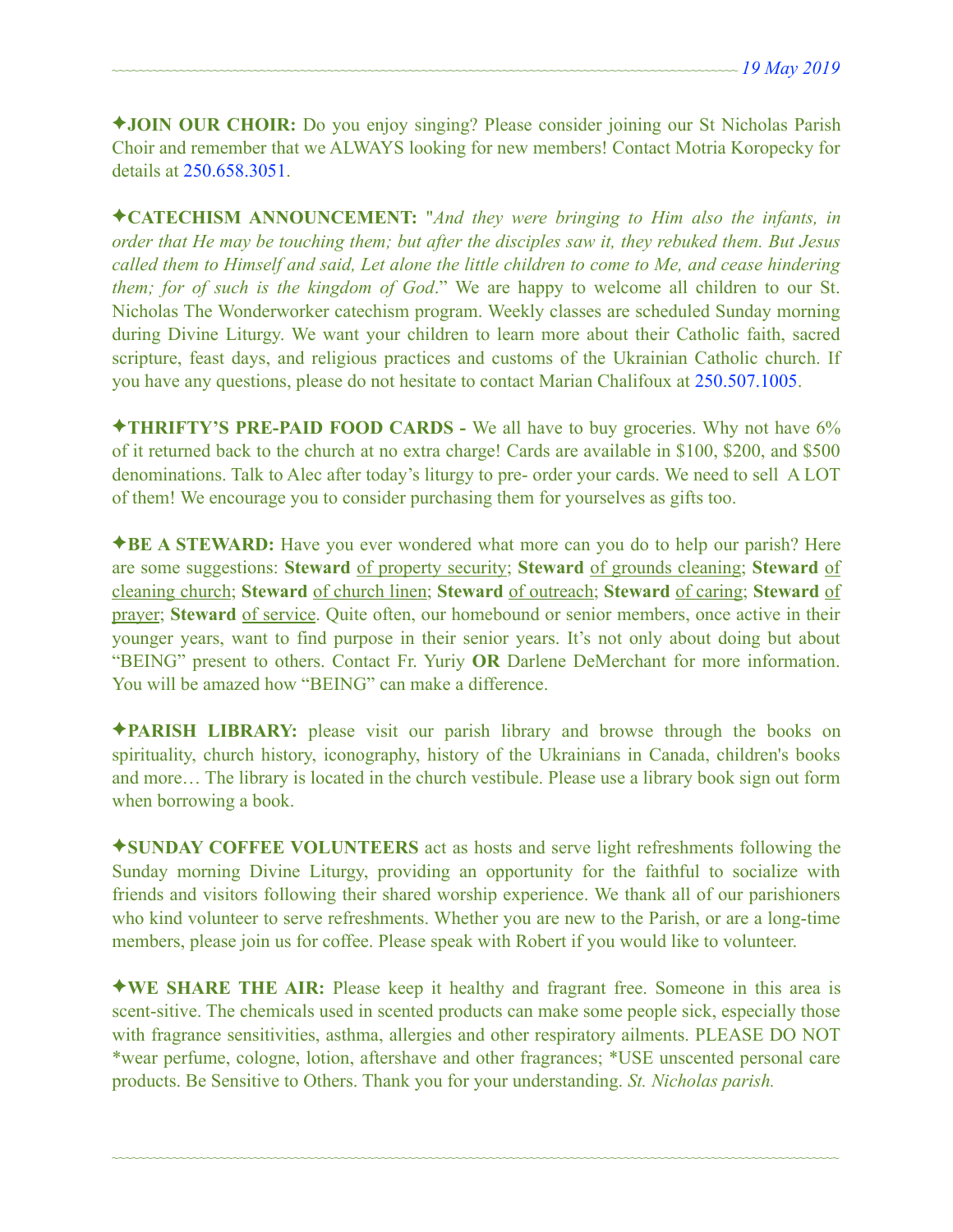✦**MAY 12 DONATIONS** - Coffee: \$50.60; Vigil lights: \$10.00; Loose collection: \$36.00; Envelope collection: \$1,064.58; Pre-authorized donations May 6 to May 12: \$220.00; **TOTAL: \$1,381.18**

### SPECIAL SISTERS SERVANTS OF MARY IMMACULATE JUBILEE COLLECTION

### *Sunday, 26 May*



 Due to the persecution of our Church and religious orders, communities and layfaithful under Soviet rule, the Motherhouse of the Sisters Servants was forced to re-locate from Lviv, Ukraine to Rome, where a building was purchased in 1947. The heart of

this home is the chapel. To be faithful to the Eastern Byzantine tradition, the Sisters Servants would like to complete a project long planned and desired: installing an iconostasis in the Motherhouse chapel.

 The Sisters in Rome welcome many visitors from various parts of the world yearly and the highlight of their visit is to pray in the chapel before the relics оf Blessed Josaphata. It has been drawn to the Sisters' attention by some of the visitors that there is no iconostasis in the chapel. With the assistance of our faithful world-wide the iconostasis can be installed for the glory of God and as a way of thanking Blessed Josaphata for her intercession for all our needs since her entry to Heaven a hundred years ago.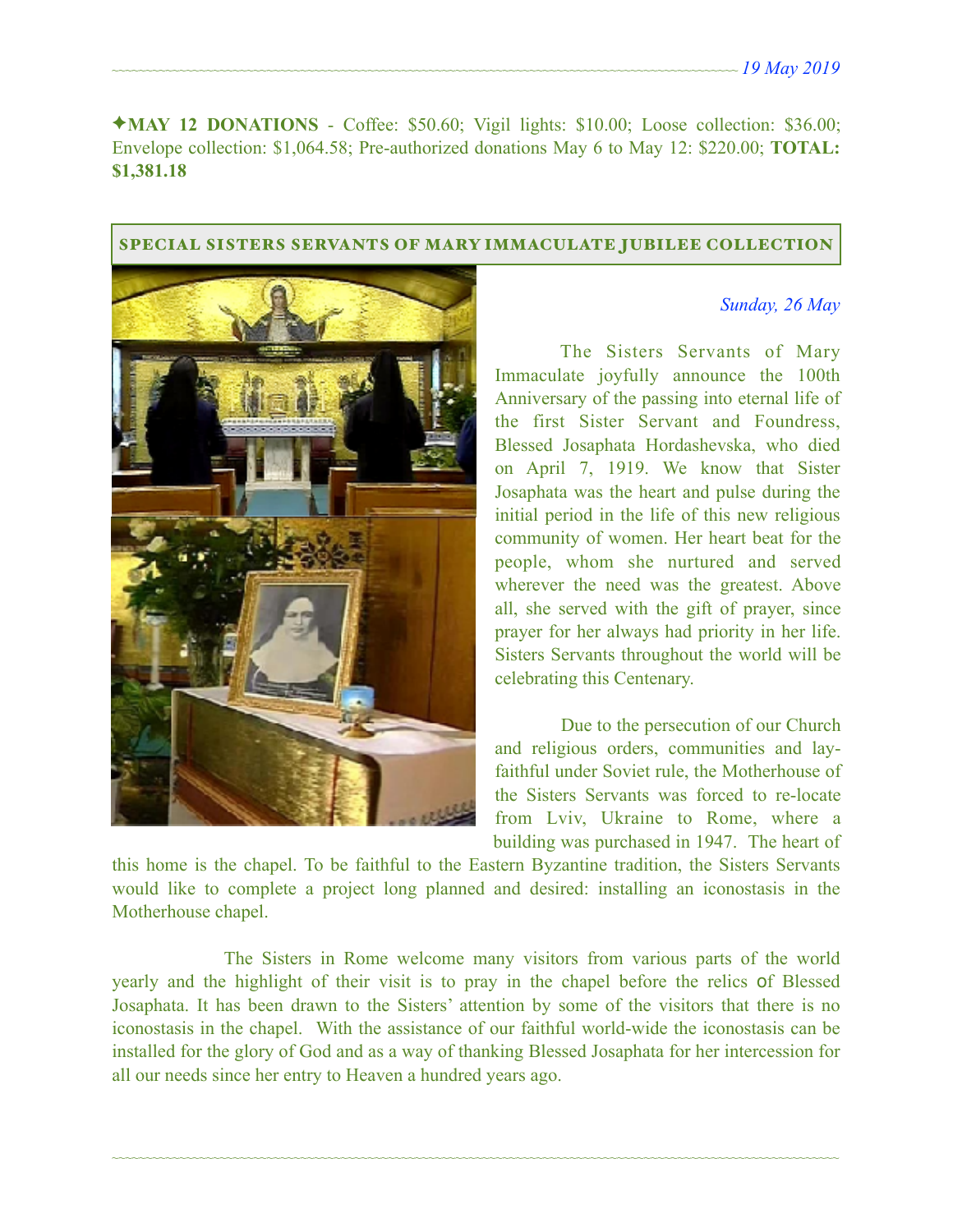The Superior General Sister Sofija Lebedowicz of the Sisters Servants of Mary Immaculate is making her visitation with all the Sisters Servants of Mary Immaculate in Canada, from coast to coast, arriving in early May. Her greatest joy would be to have the iconostasis installed in the Motherhouse chapel by April 07, 2020. And this will be a reality with the generous assistance of our faithful in all the Canadian Eparchies. Sr. Sofija will be visiting our Cathedral Parish on Friday 28 June for a special Moleben to Blessed Josaphata followed by light reception in the Cathedral Hall. At this time we would like to present the gift from our Eparchy her.

 To mark this occasion, the Eparchy of New Westminster invites everyone to participate in a special collection Sunday 26 May towards the Iconostasis in the SSMI General Headquarters in Rome, where we have the relics of Blessed Josaphata. Special donation envelopes will be provided for your donation. Cheques should be made payable to your local parish and you will receive an income tax receipt for donations of \$20 or more.

 Sisters Servants of Mary Immaculate have been working with our faithful in British Columbia for more than a half a century. We know of their many years of dedication in visiting our parishes providing catechesis for our children, working at our Eparchial summer youth camp, visiting the sick and shut-ins and in many other ways supporting our parishes and clergy.

### $|12|$

Сестри Служебниці Непорочної Діви Марії з радістю оголошують Соту Річницю від переходу у вічність першої Служебниці і Спів-Засновниці, Блаженної Йосафати Гордашевської, яка упокоїлася в Бозі 7 квітня 1919 року. Знаємо, що Сестра Йосафата була серцем і душею початкуючого нового згромадження. Вона цілковито віддалася служінню там де була найбільша потреба. Понад усе, Сестра Йосафата скріпляла других даром молитви, яка у неї була все на першому місці. Сестри Служебниці по цілому світі святкуватимуть це Століття.

Через переслідування, яких зазнала наша Церкви, духовенство та миряни в часи Радянського Режиму в Україні, Головний Осідок Згромадження Сестер Служебниць треба було перенести з Львова до Риму де був придбаний дім в 1947 році. Центром і серцем цього Дому є каплиця. Вірні нашій Східній Візантійській традиції Сестри Служебниці хочуть закінчити давно вже запланований проект: вставити Іконостас в каплиці Головного Дому.

Сестри в Римі щороку радо принимають гостей з різних країн світу, які часто відвідують каплицю щоби помолитися біля тліннних останків Блаженної Йосафати. Деякі звертали увагу сестрам про брак Іконостасу в каплиці. Завдяки помочі вірних Іконостас буде вставлений на славу Божу і як вияв вдячності Блаженній Йосафаті за її заступництво у всіх наших потребах від часу її відходу у вічність вже сто років тому.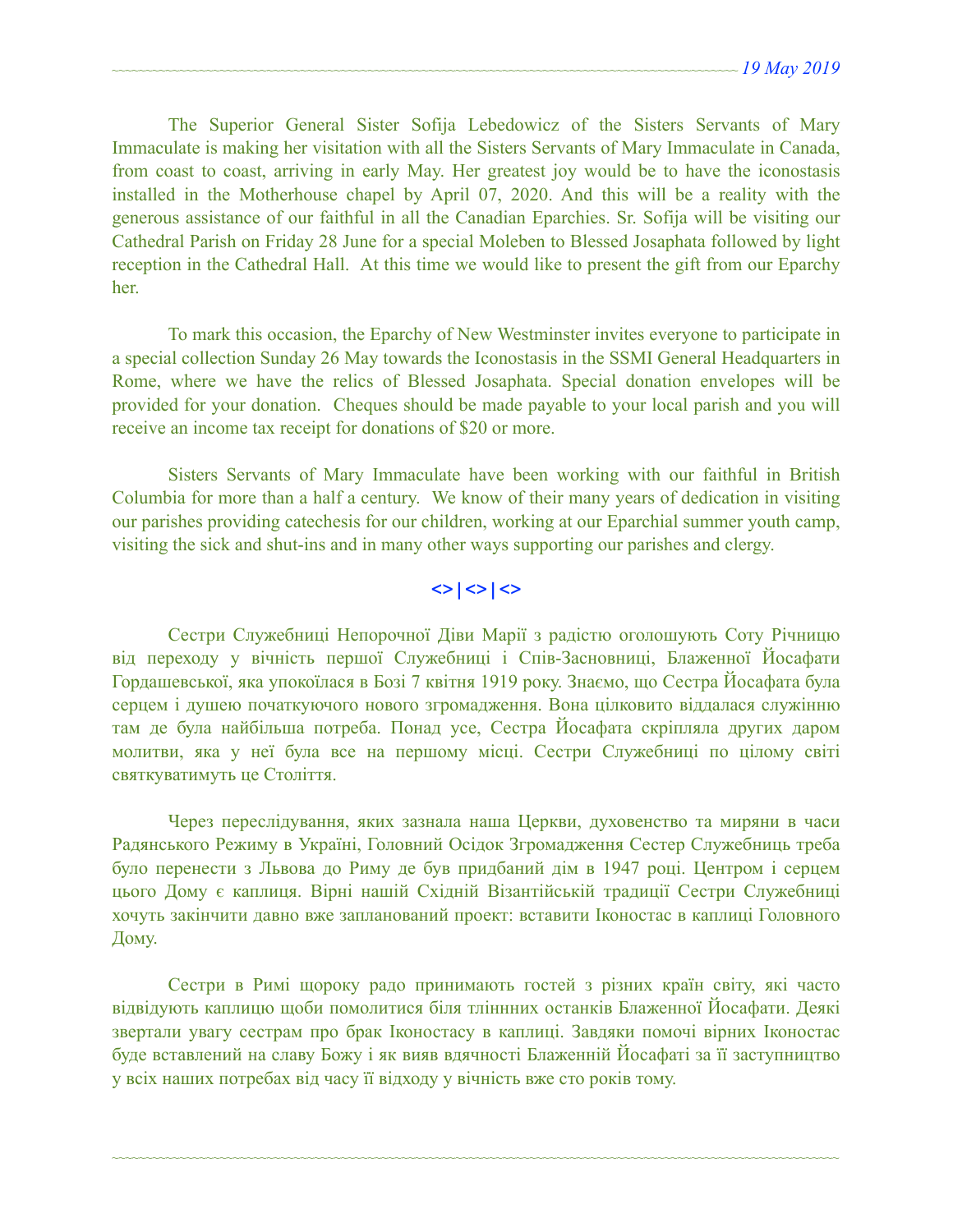Сестра Софія Лебедович, Генеральна Настоятелька, проводить візитацію усіх Сестер Служебниць Непорочної Діви Марії в цілій Канаді і приїзджає на початку травня. Вставлення Іконостасу в каплиці Головного Дому до 7 квітня 2020 року було би великою радістю для неї, і це буде реальністю за щедрою допомогою наших вірних по всіх Канадських Єпархіях. Сестра Софія відвідуватиме нашу Катедру в п'ятницю 28 травня, щоб помолитися з нами Молебень до Блаженної Йосафати та маленького прийняття в церковній залі.

Щоб відзначити оказію Ювілею Блаженної Йосафати, Ню-Вестмінстерська Епархія 26 транвя проведе спеціяльну збірку на Іконостас для каплиці Головного Дому Сестер Служебниць в Римі, де зараз знаходяться нетлінні останки Блаженної Преподобнї Матері Йосафати. Спеціальні ковнверти для пожертв будуть надані. Чеки повинні бути виписані на місцеву парафію, щоб отрмати податковий чек на пожертву у розмірі 20 доларів або більше.

Сестри Служебниці Непорочної Діви Марії служать нашими вірними в Британській Колумбії вже понад півстоліття. Ми знаємо про їхню багаторічну відданість відвідуванню наших парафій, навчанню катехизації наших дітей, праці в нашому Єпархіальному літньому дитячому таборі, відвідуванню хворих, і багатьма іншими способами підтримки наших парафій і духовенства.

### C A M P S T. V O L O D Y M Y R - AUGUST **18-25, 2019**

 Start planning your summer holidays now! Come join us to celebrate our 35th year of camp for children in our Eparchy! Camp St. Volodymyr is a great place to be physically active, build self-confidence and self-esteem, develop life-long skills while reconnecting with nature, growing spiritually and building friendships. Our camp is also a wonderful opportunity to experience God through nature, in a catechetical program, liturgical services and the companionship of others.

Campers will learn about the Ukrainian language and culture along with games, hiking, sports, arts and crafts, camp fires, water activities and much more!

If you are between the ages of 7-14 this is a summer must do! Registration is \$390. Book by July 4 to save \$50. Bus transportation is also available to and from New Westminster. Register online using Eventbrite. Search "Camp St. Volodymyr BC 2019." For more information contact Jennifer Caldwell @ 604.220.0584 or [jennsawka@hotmail.com](mailto:jennsawka@hotmail.com)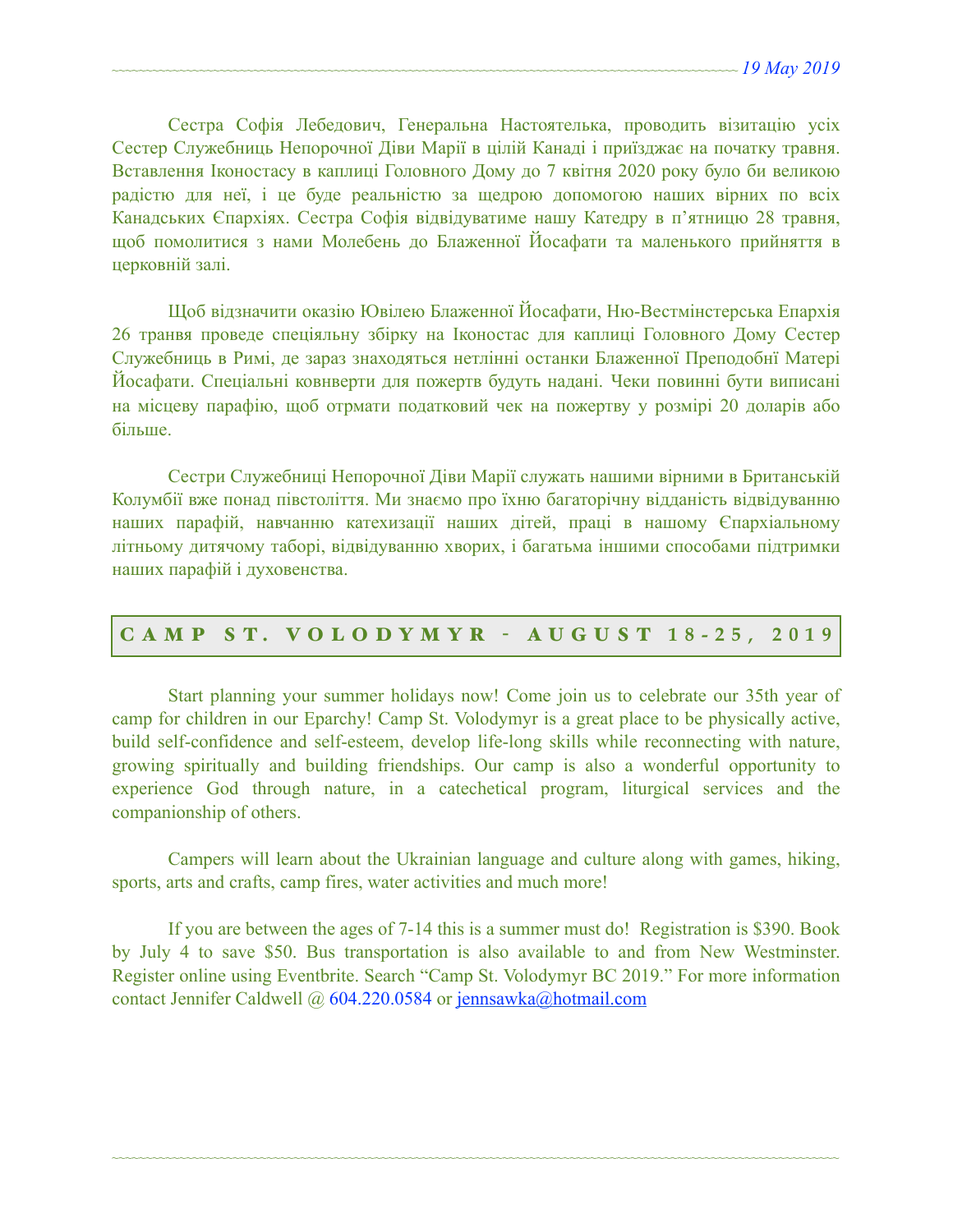#### **WAYS TO SUPPORT OUR CAMP**

Camp St. Volodymyr is a nonprofit camp, run on a volunteer basis. Please contact Jennifer if you are interested in helping.

#### VOLUNTEER as a Camp Counsellor

We are seeking between 8-10 individuals to help plan and organize our camp activities. Apply online using Eventbrite. Search "Camp St. Volodymyr BC 2019." Applications due May 15, 2019. All volunteers will be subject to a criminal record check and must sign the camp code of conduct.

### VOLUNTEER as a Head Chef or Camp Chef

We are seeking between 4-6 individuals to help each day in the kitchen. It is your opportunity to get creative and be a part of the campers top 5 things at camp; The Food! Full time and part time opportunities

#### VOLUNTEER as our Camp Nurse

We are looking for an individual to be our camp nurse. This is a wonderful opportunity to get to know the children in our Eparchy. This position would require valid first aid and nursing certification. Responsibilities would include administering medications brought by campers/staff as well as recording all incidents and treatments. Supplies and medications are provided by the camp.

#### DONATE Food

We are always happy to accept food donations of fresh fruits and vegetables, breakfast items; cereal, syrup, pancake mix, jam, Nutella, lunch items; chicken soup, Kraft dinner, cheese, drinks; juice boxes, powdered drinks, brownie/cake mixes, Jello, snack bars, cookies or treats. Gift certificates to Superstore and Costco are also welcomed.

#### DONATE Monetarily

Each year the Eparchy sponsors several children to attend. You can help send a deserving child to camp through your donations. Donation can be made through the Eparchy or online at our Eventbrite page. Tax receipts can be issued for donations of \$25 or more.

~~~~~~~~~~~~~~~~~~~~~~~~~~~~~~~~~~~~~~~~~~~~~~~~~~~~~~~~~~~~~~~~~~~~~~~~~~~~~~~~~~~~~~~~~~~~~~~~~~~~~~~~~~~~

Visit our website [www.nweparchy.ca](http://www.nweparchy.ca/)